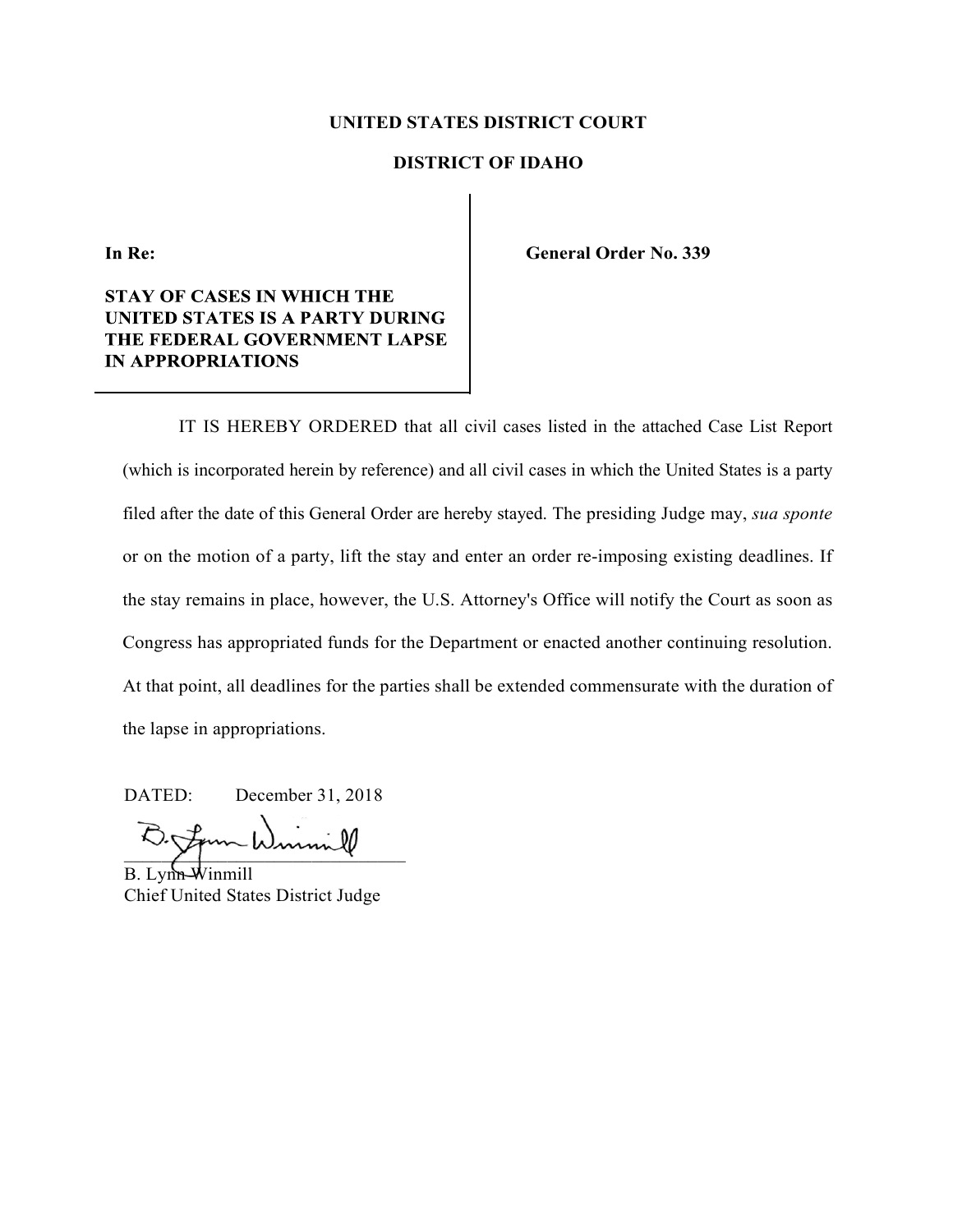# Case List Report

| <b>IDAHO</b>                         |
|--------------------------------------|
| Report generated on December 26,2018 |

| Branch:                                 | Any Branch        | Agency:                  | Any Agency  | <b>Court Record Status:</b>                    | Active                |
|-----------------------------------------|-------------------|--------------------------|-------------|------------------------------------------------|-----------------------|
| Unit:                                   | Any Unit          | <b>FLU Flag:</b>         | Any FluFlag | <b>Court Record Disposition Date: Any Date</b> |                       |
| <b>Staff Section:</b>                   | Any Staff Section | <b>Program Category:</b> |             | <b>Filing/Docket Date:</b>                     | Any Date              |
| <b>Case Class:</b>                      | Any Case Class    |                          |             | Court:                                         | <b>District Court</b> |
| Case Type:                              | Any Case Type     |                          |             | Judge:                                         | Any Judge             |
|                                         |                   |                          |             | <b>Linked to PACER:</b>                        |                       |
| <b>Investigative Charge: Any Charge</b> |                   | <b>Assigned To:</b>      |             |                                                | Any Staff             |
|                                         |                   |                          |             | <b>Assigned Role:</b>                          | Lead Attorney         |

#### **DETAILS**

| <b>Next Event</b> | <b>USAO Number</b> | Caption                                                   | <b>Program Category</b>                               | <b>Court Number</b>                                              | Court                 | <b>Assigned To</b>                  | <b>Event Comments</b> |
|-------------------|--------------------|-----------------------------------------------------------|-------------------------------------------------------|------------------------------------------------------------------|-----------------------|-------------------------------------|-----------------------|
|                   | 2016V00095         | Bruce Norvell v. Blue Cross, et<br>lal.                   | AP - Review of Administrative<br><b>Agency Action</b> | 16-CV-000195-<br><b>REB</b><br>Linked to $\mathsf{PACER}\xspace$ | <b>District Court</b> | Woychick, Nick J.<br>Lead Attorney  |                       |
|                   |                    |                                                           |                                                       |                                                                  |                       |                                     |                       |
|                   |                    |                                                           |                                                       |                                                                  |                       |                                     |                       |
|                   | 2018V00223         | U.S. v. Leslie R. Sweers IV, et al. COLN - 28 U.S.C. 2410 | Litigation                                            | 18-CV-00481-DCN                                                  | <b>District Court</b> | Woychick, Nick J.<br>Lead Attornev  |                       |
|                   | 2015V00215         | USA v. The Estate of Hilary F.<br>Goddard, Deceased       | COMC - Foreclosures/Liens - U.<br>S. Plaintiff        | 18-cv-00240-DCN                                                  | <b>District Court</b> | Humphries, Bill<br>Lead Attorney    |                       |
|                   | 2017V00113         | U.S. v. Christopher Regli, et al.                         | COMC - Foreclosures/Liens - U.<br>S. Plaintiff        | 17-CV-00312-DCN<br><b>Linked to PACER</b>                        | District Court        | England, Christine<br>Lead Attorney |                       |
|                   | 2018V00212         | U.S. v. Cody James Holm, et al.                           | COMC - Foreclosures/Liens - U.<br>S. Plaintiff        | 18-CV-00423-DCN                                                  | <b>District Court</b> | Woychick, Nick J.<br>Lead Attorney  |                       |
|                   | 2018V00217         | U.S. v. Adam K. Tucker, et al.                            | COMC - Foreclosures/Liens - U.<br>IS. Plaintiff       | 18-CV-00459-DCNl                                                 | <b>District Court</b> | Woychick, Nick J.<br>Lead Attorney  |                       |
|                   | 2018V00232         | EEOC v. Jacksons Food Stores                              | ED - Employment Litigation<br>Aqainst the Government  | 17-cv-00407-REB                                                  | <b>District Court</b> | Wucetich, Peter<br>Lead Attorney    |                       |
|                   | 2018V00110         | Kaylyn Franks v. U.S.<br>Department of Agriculture        | ED - Employment Litigation<br>Against the Government  | 18-cv-00161-REB<br><b>Linked to PACER</b>                        | District Court        | Wucetich, Peter<br>Lead Attorney    |                       |
|                   | 2018V00014         | LeAnn Abell v. Department of<br>Interior, et al.          | ED - Employment Litigation<br>Against the Government  | 17-cv-00531-REB<br><b>Linked to PACER</b>                        | District Court        | Wucetich, Peter<br>Lead Attornev    |                       |

## CaseView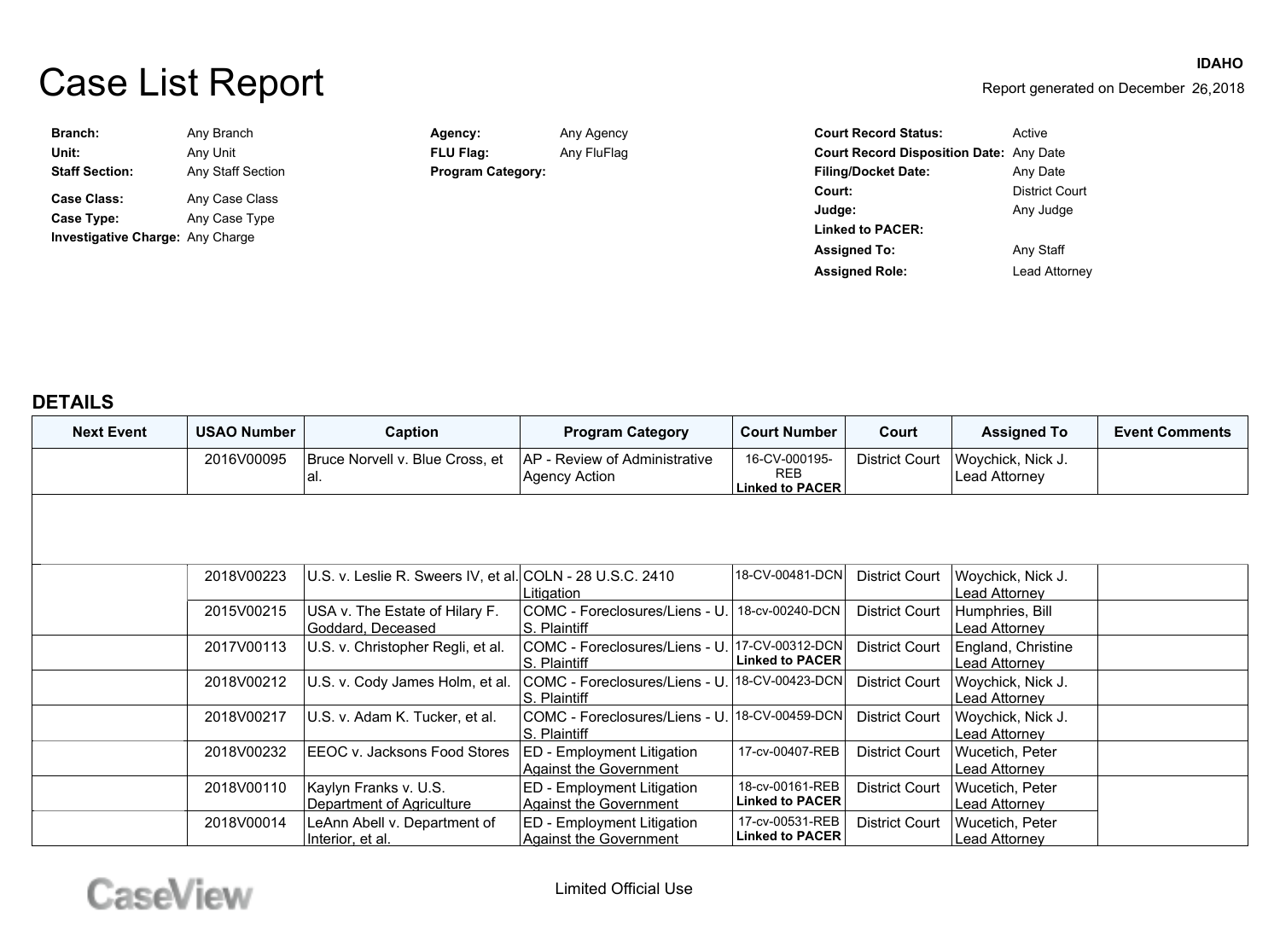| <b>Next Event</b> | <b>USAO Number</b> | Caption                                                                      | <b>Program Category</b>                                   | <b>Court Number</b>                                         | Court                 | <b>Assigned To</b>                         | <b>Event Comments</b> |
|-------------------|--------------------|------------------------------------------------------------------------------|-----------------------------------------------------------|-------------------------------------------------------------|-----------------------|--------------------------------------------|-----------------------|
|                   | 2015V00020         | Michael Sackett v.<br><b>Environmental Protection</b><br>Agency              | <b>EN</b> - Environmental                                 | 08-CV-00185-EJL<br><b>Linked to PACER</b>                   | <b>District Court</b> | Woychick, Nick J.<br>Lead Attorney         |                       |
|                   | 2016V00044         | WWP v. Janice Schneider, et al. ENNP - NEPA (National<br>(sage grouse 2)     | <b>Environmental Policy Act)</b>                          | 16-CV-00083-BLW<br><b>MONITOR</b><br><b>Linked to PACER</b> | <b>District Court</b> | England, Christine<br>Lead Attorney        |                       |
|                   | 2017V00087         | WWP, et al v. USDA APHIS                                                     | ENNP - NEPA (National<br><b>Environmental Policy Act)</b> | 17-CV-00206-BLW                                             | <b>District Court</b> | England, Christine<br>Lead Attorney        |                       |
|                   | 2018V00079         | Tugaw Ranches v. U.S.<br>Department of Interior                              | ENNP - NEPA (National<br><b>Environmental Policy Act)</b> | 18-CV-00159-<br><b>CWD MONITOR</b>                          | <b>District Court</b> | England, Christine<br>Lead Attorney        |                       |
|                   | 2018V00096         | WWP v. Ryan K. Zinke (Oil &<br>Gas)                                          | ENNP - NEPA (National<br><b>Environmental Policy Act)</b> | 18-CV-00187-REB<br><b>MONITOR</b>                           | <b>District Court</b> | England, Christine<br>Lead Attorney        |                       |
|                   | 2018V00193         | Idaho Power v. EPA, et al.                                                   | ENNP - NEPA (National<br><b>Environmental Policy Act)</b> | 18-CV-00255-REB<br>(MONITOR)                                | <b>District Court</b> | England, Christine<br>Lead Attorney        |                       |
|                   | 2018V00231         | Friends of Rapid River, et al. v.<br><b>Cheryl Probert</b>                   | ENNP - NEPA (National<br><b>Environmental Policy Act)</b> | 18-CV-00465-DCN<br>(MONITOR)                                | <b>District Court</b> | England, Christine<br>Lead Attorney        |                       |
|                   |                    |                                                                              |                                                           |                                                             |                       |                                            |                       |
|                   | 2018V00249         | ICL, et al. v. U.S. Forest Service   ENNP - NEPA (National                   | <b>Environmental Policy Act)</b>                          | 18-CV-00504-<br>CWD (MONITOR)                               | <b>District Court</b> | England, Christine<br>Lead Attorney        |                       |
|                   | 2018V00263         | K. John and M. Martha Corrigan, ENNP - NEPA (National<br>et al. v. Zinke     | <b>Environmental Policy Act)</b>                          | 18-CV-00512-BLW                                             | <b>District Court</b> | England, Christine<br>Lead Attorney        |                       |
|                   | 2008V00092         | WWP v Dyer (Jarbidge III)                                                    | ENNP - NEPA (National<br><b>Environmental Policy Act)</b> | 04-CV-00181-BLW<br><b>Linked to PACER</b>                   | <b>District Court</b> | England, Christine<br>Lead Attorney        |                       |
|                   | 2008V00206         | WWP v. BLM (Battle Creek)                                                    | ENNP - NEPA (National<br><b>Environmental Policy Act)</b> | 08-00435-E-BLW<br><b>MONITOR</b>                            | <b>District Court</b> | England, Christine<br>Lead Attorney        |                       |
|                   | 2018V00111         | Idaho Waste Systems v. U.S. Air ENSF - CERCLA and SARA -<br>Force, et al.    | <b>Superfund Cases</b>                                    | 18-CV-00229-BLW<br><b>MONITOR</b>                           | <b>District Court</b> | England, Christine<br><b>Lead Attorney</b> |                       |
|                   | 2013V00149         | NW Environmental Adv. v.<br><b>National Marine Fisheries</b>                 | ENWL - Wildlife                                           | 13-CV-00263-EJL<br><b>MONITOR</b><br><b>Linked to PACER</b> | <b>District Court</b> | England, Christine<br>Lead Attorney        |                       |
|                   | 2018V00031         | ICL v. USFS (Sawtooth Valley)                                                | <b>ENWL - Wildlife</b>                                    | 18-CV-00044-BLW<br><b>MONITOR</b>                           | <b>District Court</b> | England, Christine<br>Lead Attorney        |                       |
|                   | 2018V00250         | WWP v. BLM (Powerpoint FOIA) FO - Freedom of Information Act 18-CV-00505-REB | (FOIA)                                                    |                                                             | <b>District Court</b> | Rodriguez, Joanne P.<br>Lead Attorney      |                       |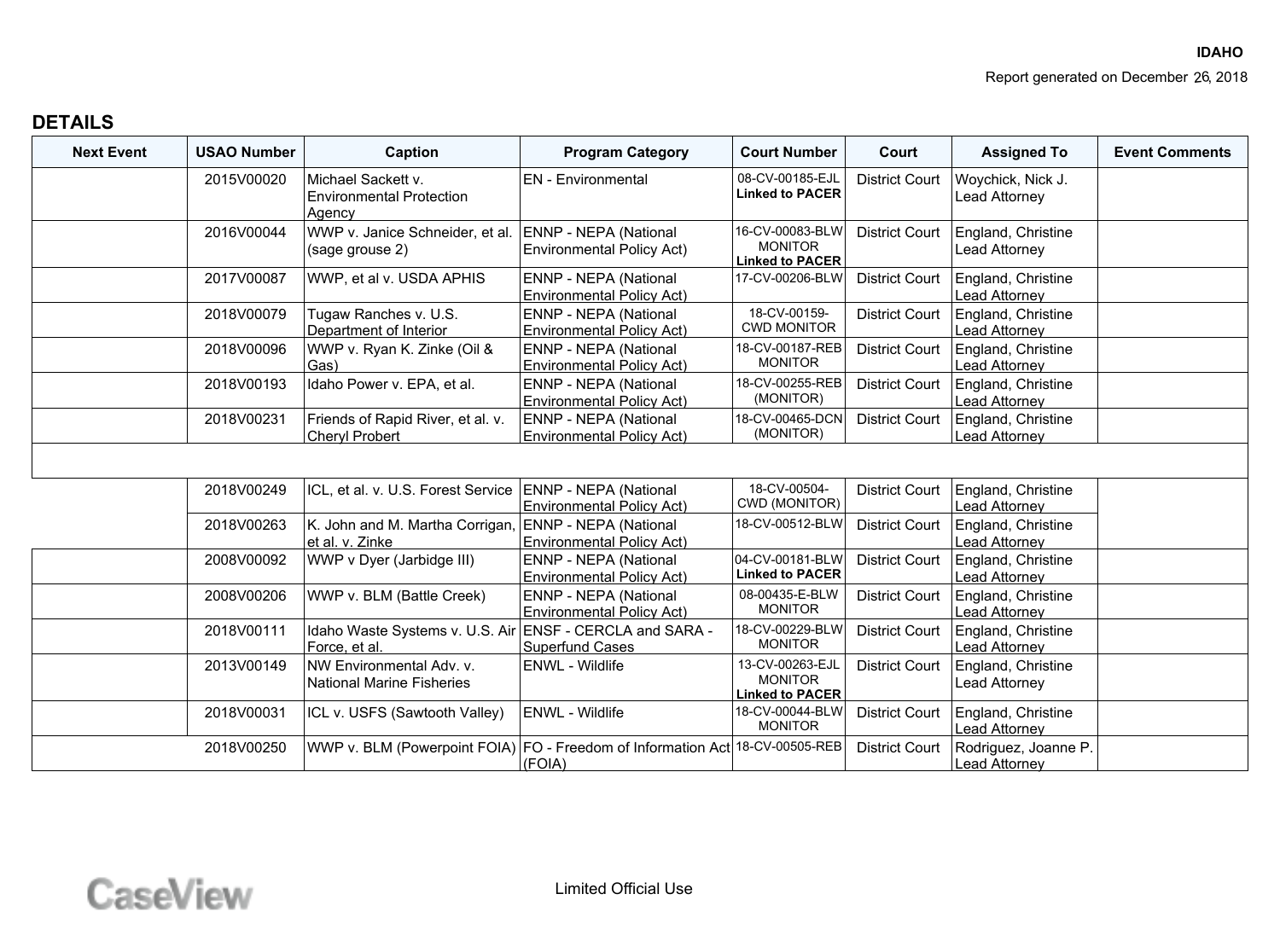#### **IDAHO**Report generated on December 26, 2018

| <b>DETAILS</b>    |                    |                                                                     |                                                           |                                           |                       |                                         | Total Records:<br>ାୀ୪ |
|-------------------|--------------------|---------------------------------------------------------------------|-----------------------------------------------------------|-------------------------------------------|-----------------------|-----------------------------------------|-----------------------|
| <b>Next Event</b> | <b>USAO Number</b> | Caption                                                             | <b>Program Category</b>                                   | <b>Court Number</b>                       | Court                 | <b>Assigned To</b>                      | <b>Event Comments</b> |
|                   | 2018V00161         | Western Watersheds Project v.<br><b>USDA-APHIS</b>                  | FO - Freedom of Information Act 18-cv-00335-BLW<br>(FOIA) |                                           | <b>District Court</b> | Schaefer, James<br>Lead Attorney        |                       |
|                   | 2016V00130         | USA ex rel Toomer v.<br>TerraPower, LLC, et al                      | FR - Fraud                                                | 16-cv-00226-DCN<br>(Sealed)               | <b>District Court</b> | Humphries, Bill<br><b>Lead Attorney</b> |                       |
|                   | 2015V00133         | USA ex rel Madsen v. St. Luke's, FRHC - Health Care Fraud<br>et al. |                                                           | 15-cv-00210-EJL                           | <b>District Court</b> | Humphries, Bill<br>Lead Attorney        |                       |
|                   | 2015V00212         | USA v. Cherie Dillon                                                | <b>FRHC - Health Care Fraud</b>                           | 17-cv-00468-BLW                           | <b>District Court</b> | Schaefer, James<br><b>Lead Attorney</b> |                       |
|                   | 2016V00048         | U.S. v. Leroy and Katherine<br>Howell                               | LD - Land/Real Property                                   | 16-CV-00164-BLW<br><b>Linked to PACER</b> | <b>District Court</b> | Rodriguez, Joanne P.<br>Lead Attorney   |                       |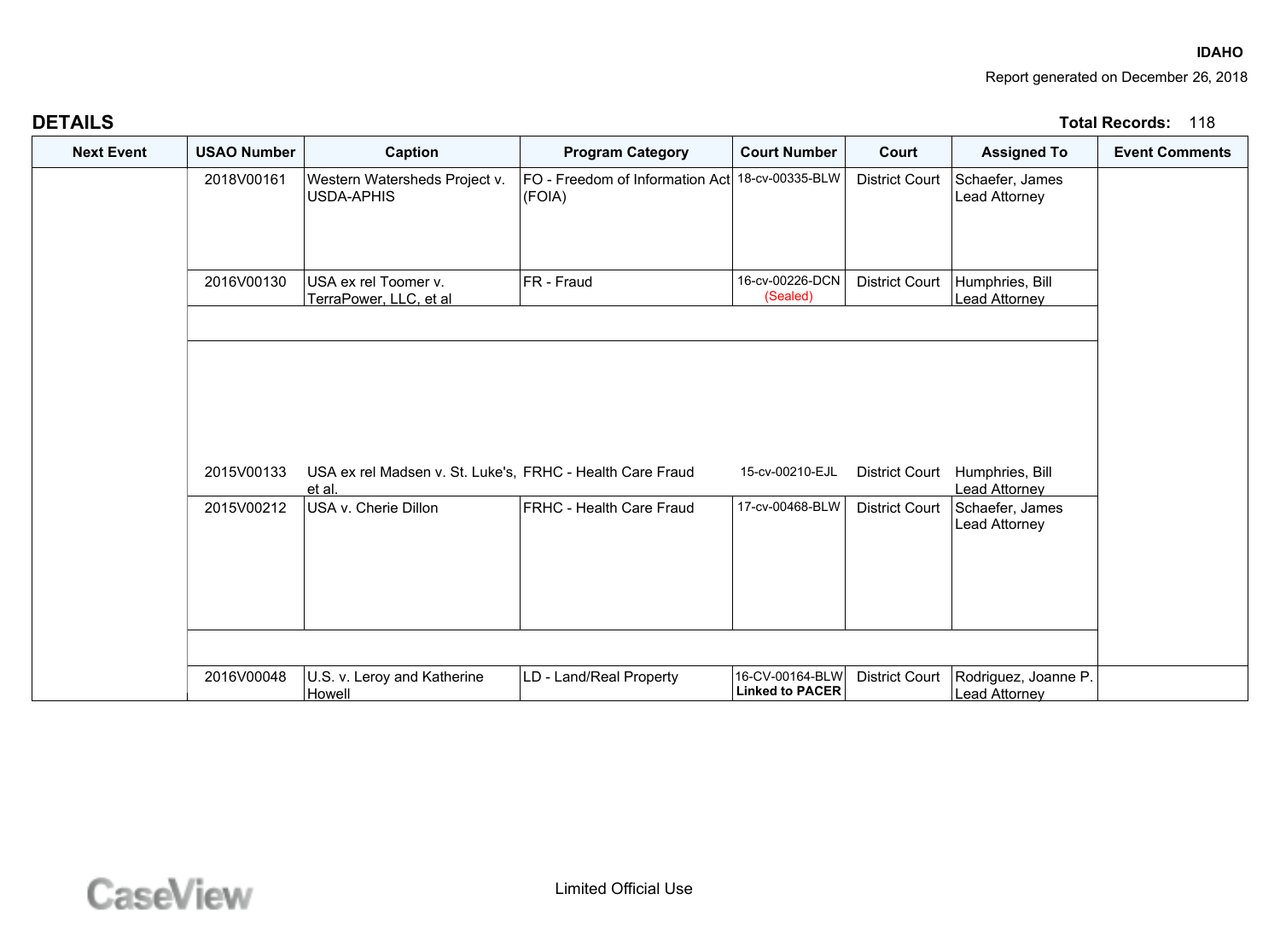| <b>Next Event</b> | <b>USAO Number</b> | Caption                                               | <b>Program Category</b> | <b>Court Number</b>                       | Court                 | <b>Assigned To</b>                         | <b>Event Comments</b> |
|-------------------|--------------------|-------------------------------------------------------|-------------------------|-------------------------------------------|-----------------------|--------------------------------------------|-----------------------|
|                   | 2018V00150         | Shoshone-Bannock Tribes v.<br>USA, et al.             | LD - Land/Real Property | 18-CV-00285-DCN<br><b>Linked to PACER</b> | <b>District Court</b> | Hargrove, Syrena<br><b>Lead Attorney</b>   |                       |
|                   | 2018V00254         | Jon L. and Wei S. Christianson,<br>et al. v. U.S.     | LD - Land/Real Property | 18-CV-00519-DCN                           | <b>District Court</b> | England, Christine<br>Lead Attorney        |                       |
|                   | 2018V00255         | Hans L. and Mary S. Cartensen,<br>III, et al. v. U.S. | LD - Land/Real Property | 18-CV-00515-DCN                           | <b>District Court</b> | England, Christine<br><b>Lead Attorney</b> |                       |
|                   | 2018V00256         | Arrow A Ranch, et al. v. U.S.<br>(Woolley)            | LD - Land/Real Property | 18-CV-00516-<br><b>CWD</b>                | <b>District Court</b> | England, Christine<br><b>Lead Attorney</b> |                       |
|                   | 2018V00257         | <b>Arrow A Ranch Limited</b><br>Partnership v. U.S.   | LD - Land/Real Property | 18-CV-00517-BLW                           | <b>District Court</b> | England, Christine<br>Lead Attorney        |                       |
|                   | 2018V00258         | Fisher Creek Partners, et al. v.<br>U.S.              | LD - Land/Real Property | 18-CV-00518-REB                           | <b>District Court</b> | England, Christine<br><b>Lead Attorney</b> |                       |
|                   | 2018V00259         | Western Sky Two LLC v. U.S.                           | LD - Land/Real Property | 18-CV-00520-REB                           | <b>District Court</b> | England, Christine<br>Lead Attorney        |                       |
|                   |                    |                                                       |                         |                                           |                       |                                            |                       |
|                   |                    |                                                       |                         |                                           |                       |                                            |                       |
|                   |                    |                                                       |                         |                                           |                       |                                            |                       |
|                   |                    |                                                       |                         |                                           |                       |                                            |                       |
|                   |                    |                                                       |                         |                                           |                       |                                            |                       |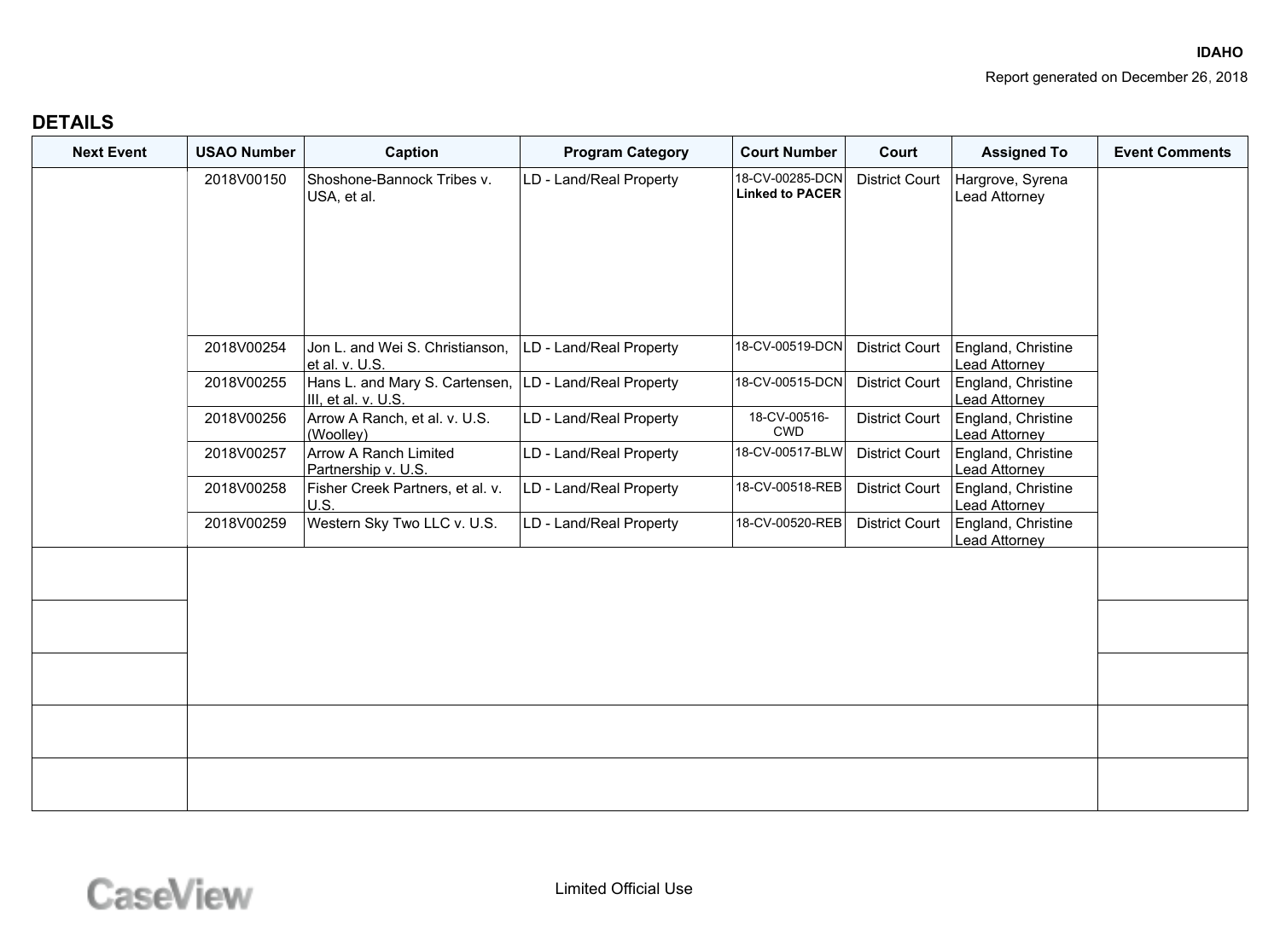| <b>Next Event</b> | <b>USAO Number</b> | Caption                                                                                                                    | <b>Program Category</b>                                                          | <b>Court Number</b>                         | Court                 | <b>Assigned To</b>                    | <b>Event Comments</b> |
|-------------------|--------------------|----------------------------------------------------------------------------------------------------------------------------|----------------------------------------------------------------------------------|---------------------------------------------|-----------------------|---------------------------------------|-----------------------|
|                   |                    |                                                                                                                            |                                                                                  |                                             |                       |                                       |                       |
|                   |                    |                                                                                                                            |                                                                                  |                                             |                       |                                       |                       |
|                   |                    |                                                                                                                            |                                                                                  |                                             |                       |                                       |                       |
|                   |                    |                                                                                                                            |                                                                                  |                                             |                       |                                       |                       |
|                   |                    |                                                                                                                            |                                                                                  |                                             |                       |                                       |                       |
|                   |                    |                                                                                                                            |                                                                                  |                                             |                       |                                       |                       |
|                   |                    |                                                                                                                            |                                                                                  |                                             |                       |                                       |                       |
|                   |                    |                                                                                                                            |                                                                                  |                                             |                       |                                       |                       |
|                   |                    |                                                                                                                            |                                                                                  |                                             |                       |                                       |                       |
|                   |                    |                                                                                                                            |                                                                                  |                                             |                       |                                       |                       |
|                   |                    |                                                                                                                            |                                                                                  |                                             |                       |                                       |                       |
|                   |                    |                                                                                                                            |                                                                                  |                                             |                       |                                       |                       |
|                   | 2018V00219         | $\big $ Daniel Hiatt v. Nancy A. Berryhill $\big {\rm SSD}$ A - Social Security Disability $\big $ 18-CV-00429-REB $\big $ | and Supplemental Security<br>Income Appeals                                      |                                             | <b>District Court</b> | Rodriguez, Joanne P.<br>Lead Attorney |                       |
|                   | 2018V00224         | Yolanda Fraga-Jimenez v.<br>Nancy A. Berryhill                                                                             | SSDA - Social Security Disability<br>and Supplemental Security<br>Income Appeals | 18-CV-00430-<br>$\ensuremath{\mathsf{CWD}}$ | <b>District Court</b> | Rodriguez, Joanne P.<br>Lead Attorney |                       |

# CaseView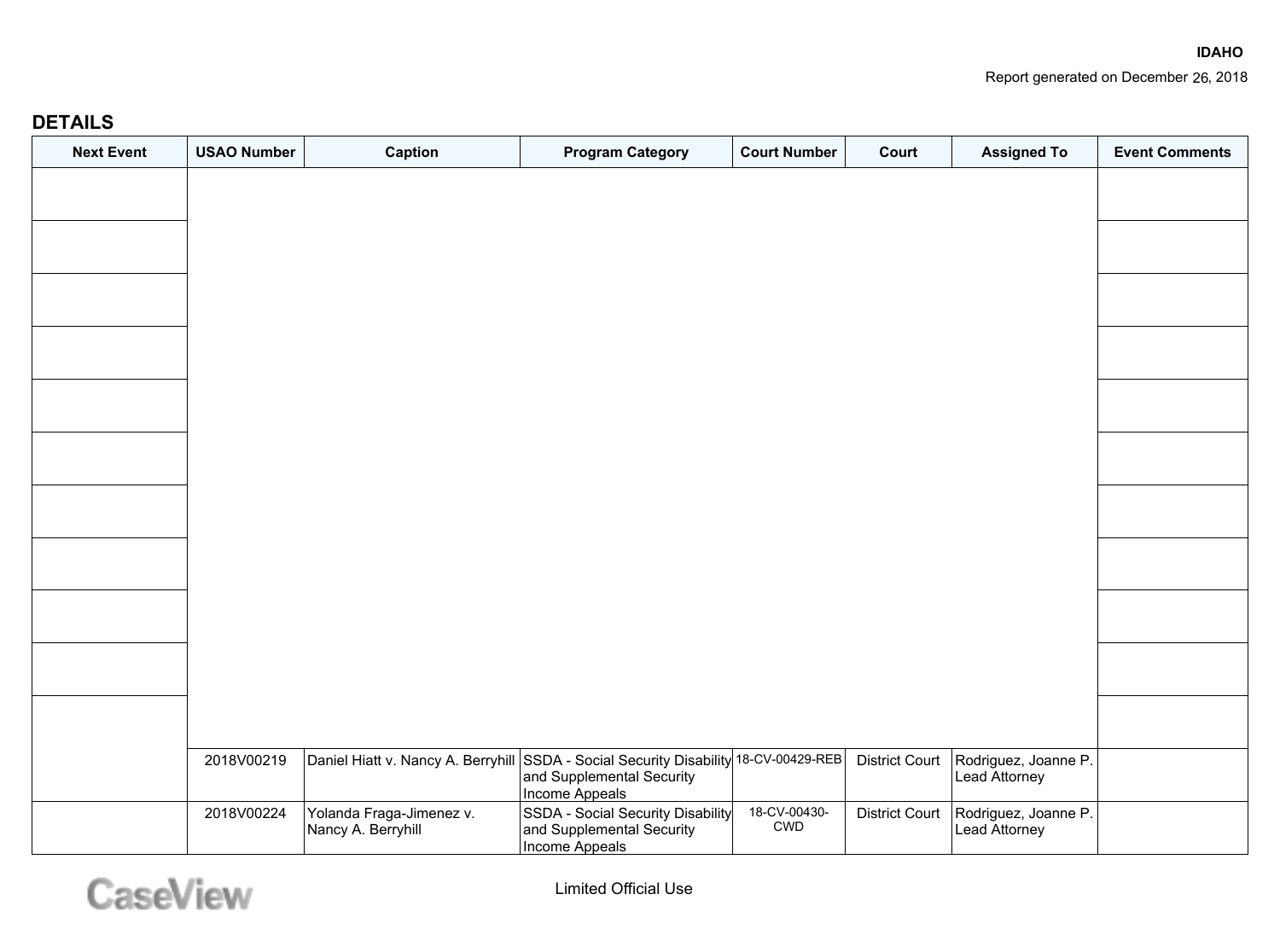| <b>Next Event</b> | <b>USAO Number</b> | Caption                                                  | <b>Program Category</b>           | <b>Court Number</b>                                      | Court                 | <b>Assigned To</b>                         | <b>Event Comments</b> |
|-------------------|--------------------|----------------------------------------------------------|-----------------------------------|----------------------------------------------------------|-----------------------|--------------------------------------------|-----------------------|
|                   | 2017V00185         | Estate of Michael Murphy, et al.<br>v. United States     | <b>TOMM - Medical Malpractice</b> | 17-CV-00444-BLW<br><b>Linked to PACER</b>                | <b>District Court</b> | Rodriguez, Joanne P.<br>Lead Attorney      |                       |
|                   | 2018V00246         | Thomas E. Welsh v. United<br>States, et al.              | <b>TOMM - Medical Malpractice</b> | 18-CV-00455-REB                                          | <b>District Court</b> | England, Christine<br><b>Lead Attorney</b> |                       |
|                   | 2012V00300         | Beavertail, Inc. v. U.S.                                 | TO - Tort                         | 12-CV-00610-<br><b>BLW-CWD</b><br><b>Linked to PACER</b> | <b>District Court</b> | England, Christine<br>Lead Attorney        |                       |
|                   | 2017V00063         | Sheep Fire Matter / USA v. ICLP   TO - Tort<br>& Hegvets |                                   | 17-cv-00391-CWD                                          | <b>District Court</b> | Schaefer, James<br>Lead Attorney           |                       |
|                   | 2018V00051         | Short, et al. v. United States of<br>America             | TO - Tort                         | 18-cv-00074-DCN<br>(Juvenile)                            | <b>District Court</b> | Schaefer, James<br>Lead Attorney           |                       |
|                   | 2018V00124         | Brandon G. Kelley, et al. v.<br><b>United States</b>     | TO - Tort                         | 18-cv-00252-BLW<br>(Juvenile)                            | <b>District Court</b> | Wucetich, Peter<br>Lead Attorney           |                       |
|                   | 2018V00133         | Mark L. Mansfield, et al. v.<br><b>United States</b>     | TO - Tort                         | 18-CV-00278-BLW                                          | <b>District Court</b> | Woychick, Nick J.<br>Lead Attorney         |                       |
|                   | 2018V00186         | Mary Lou Wiser v. United States   TO - Tort              |                                   | 18-CV-00363-<br><b>CWD</b>                               | <b>District Court</b> | Rodriguez, Joanne P.<br>Lead Attorney      |                       |
|                   | 2018V00185         | Reynolds v. USA                                          | TO - Tort                         | 18-cv-00303-REB                                          | <b>District Court</b> | Schaefer, James<br>Lead Attorney           |                       |
|                   | 2017V00093         | U.S. v. George Squire                                    | TX - Tax                          | 17-CV-00119-EJL                                          | <b>District Court</b> | Woychick, Nick J.<br>Lead Attorney         |                       |
|                   | 2017V00094         | U.S. v. Michael P. Leach                                 | TX - Tax                          | 17-CV-00214-<br><b>CWD</b>                               | <b>District Court</b> | Woychick, Nick J.<br>Lead Attorney         |                       |
|                   | 2017V00171         | R. John Taylor v. United States                          | TX - Tax                          | 17-CV-00410-DCN                                          | <b>District Court</b> | Woychick, Nick J.<br>Lead Attorney         |                       |
|                   | 2018V00077         | Smith v. U.S.                                            | TX - Tax                          | 1:18-cv-00148-EJL                                        | <b>District Court</b> | Hargrove, Syrena<br>Lead Attorney          |                       |
|                   | 2018V00112         | Julie Dinwiddie v. United States                         | $ TX - Tax$                       | 18-CV-00197-<br><b>CWD</b>                               | <b>District Court</b> | Woychick, Nick J.<br>Lead Attorney         |                       |
|                   | 2018V00128         | Bruce Norvell v. Secretary of the   TX - Tax<br>Treasurv |                                   | 18-CV-00251-BLW                                          | <b>District Court</b> | Woychick, Nick J.<br>Lead Attorney         |                       |
|                   | 2018V00162         | U.S. v. Marian K. Baroni                                 | $TX - Tax$                        | 18-CV-00192-EJL                                          | <b>District Court</b> | Woychick, Nick J.<br><b>Lead Attorney</b>  |                       |

CaseView